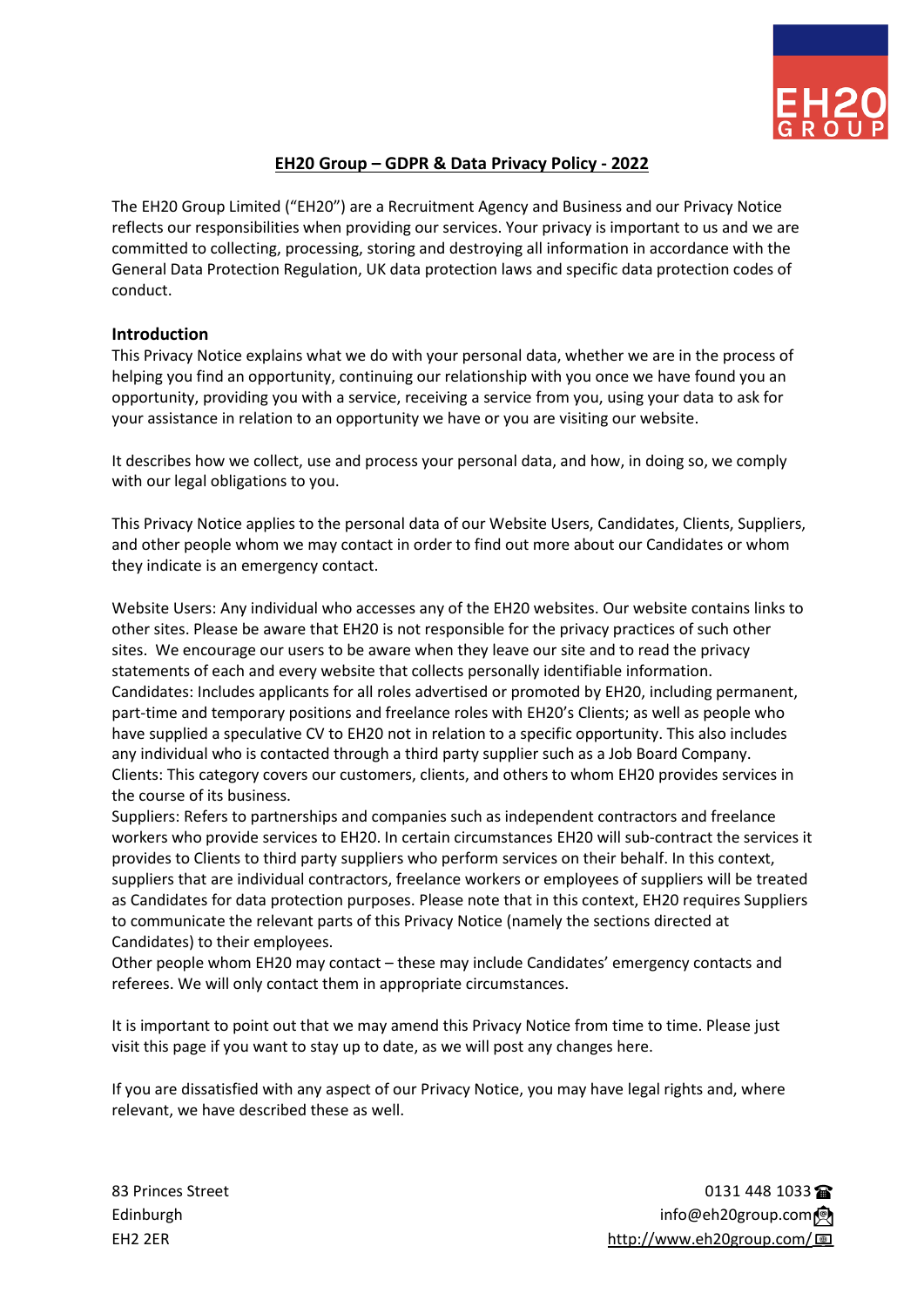

## **What kind of personal data do we collect?**

CANDIDATE DATA: In order to provide the best possible opportunities that are tailored to you, we need to process certain information about you. We only ask for details that will genuinely help us to help you, such as: –

- Name
- Contact details including telephone numbers, email address and postal address
- CV / Work History
- Work preferences including role, geographical area, salary
- Publicly available information, or information provided by you, in relation to professional history, educational background, employment history, skills and experience, professional licenses and affiliations, educational and professional qualifications
- Immigration status, emergency contacts and of course you may choose to share other relevant information with us.

Where appropriate and in accordance with local laws and requirements, we may also collect information including:

- Identification (Passport, Driving Licence and in some cases permits and visas)
- Date of Birth
- NI Number
- Outcome of criminal record checks and security clearance for certain roles
- Medical information
- **References**
- Financial information (including but not limited to payroll details and terms, HMRC data, pension scheme details, court orders and statutory payments)
- Diversity Information
- A log of our communications with you by email and telephone
- IP address

CLIENT DATA: If you are a EH20 Group Limited customer, we need to collect and use information about you, or individuals at your organisation, in the course of providing you services such as: (i) finding Candidates who are the right fit for you or your organisation;

SUPPLIER DATA: We need a small amount of information from our Suppliers to ensure that things run smoothly. We need contact details of relevant individuals at your organisation so that we can communicate with you. We also need other information such as your bank details so that we can pay for the services you provide (if this is part of the contractual arrangements between us).

PEOPLE WHOSE DATA WE RECEIVE FROM CANDIDATES AND STAFF, SUCH AS REFEREES AND EMERGENCY CONTACTS: In order to provide Candidates with suitable opportunities we need some basic background information. We only ask for very basic contact details, so that we can get in touch with you either for a reference or because you've been listed as an emergency contact for one of our Candidates or Staff members.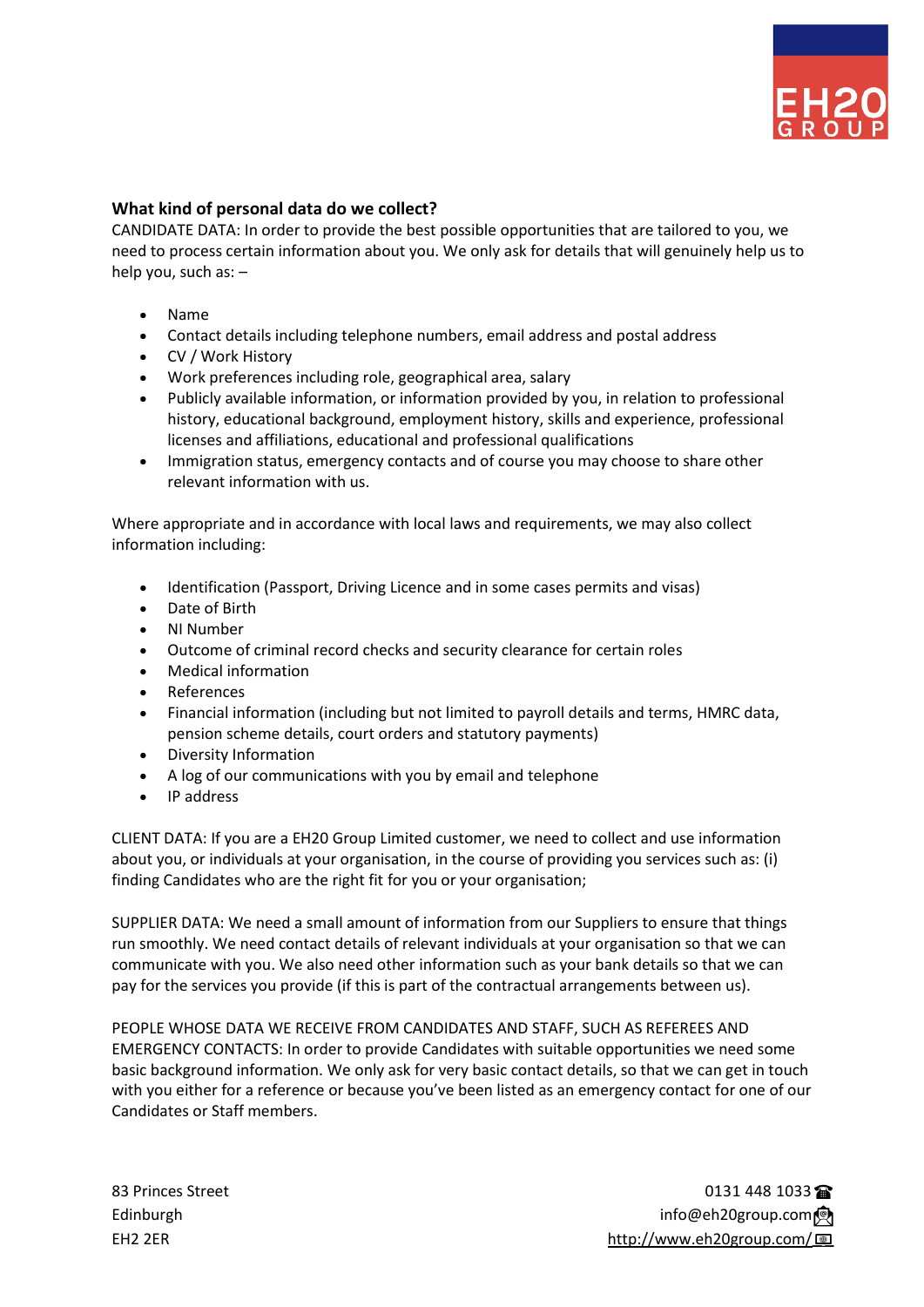

WEBSITE USERS: We collect a limited amount of data from our Website Users. This includes information such as how you use our website, the frequency with which you access our website, and the times that our website is most popular.

A number of elements of the personal data we collect from you are required to enable us to fulfil our contractual duties to you or to others. Where appropriate, some are required by statute or other laws. Other items may simply be needed to ensure that our relationship can run smoothly.

Depending on the type of personal data in question and the grounds on which we may be processing it, should you decline to provide us with such data, we may not be able to fulfil our contractual requirements or, in extreme cases, may not be able to continue with our relationship.

The legal bases we rely upon to offer our services to you are:

- Consent
- Legitimate interest
- Legal obligation
- Contractual obligation

#### **How do we collect your personal data?**

CANDIDATE DATA: There are two main ways in which we collect your personal data:

- 1. Directly from you
- 2. From third parties such as other Candidates (networking / referrals) or a Job Board Company

CLIENT DATA: There are two main ways in which we collect your data:

- 1. Directly from you
- 2. From third parties such as our Candidates and other publicly available sources

SUPPLIER DATA: We collect your personal data during the course of our work with you.

PEOPLE WHOSE DATA WE RECEIVE FROM CANDIDATES SUCH AS REFEREES AND EMERGENCY CONTACTS: We collect your contact details only where a Candidate puts you down as their emergency contact or where a Candidate gives them to us in order for you to serve as a referee.

WEBSITE USERS: We collect your data automatically via cookies when you visit our website, in line with cookie settings in your browser.

#### **How do we use your personal data?**

CANDIDATE DATA: The main reason for using your personal details is to help you find work opportunities that might be suitable for you. The more information we have about you, your skillset and your ambitions, the more bespoke we can make our service.

Where appropriate and in accordance with local laws and requirements, we may also use your personal data for things like diversity monitoring, to establish you have the right to work, to enable us to ascertain what your needs are in terms of reasonable adjustments to enable you to perform the role sought and to attend interviews or to take aptitude tests (medical information), to put in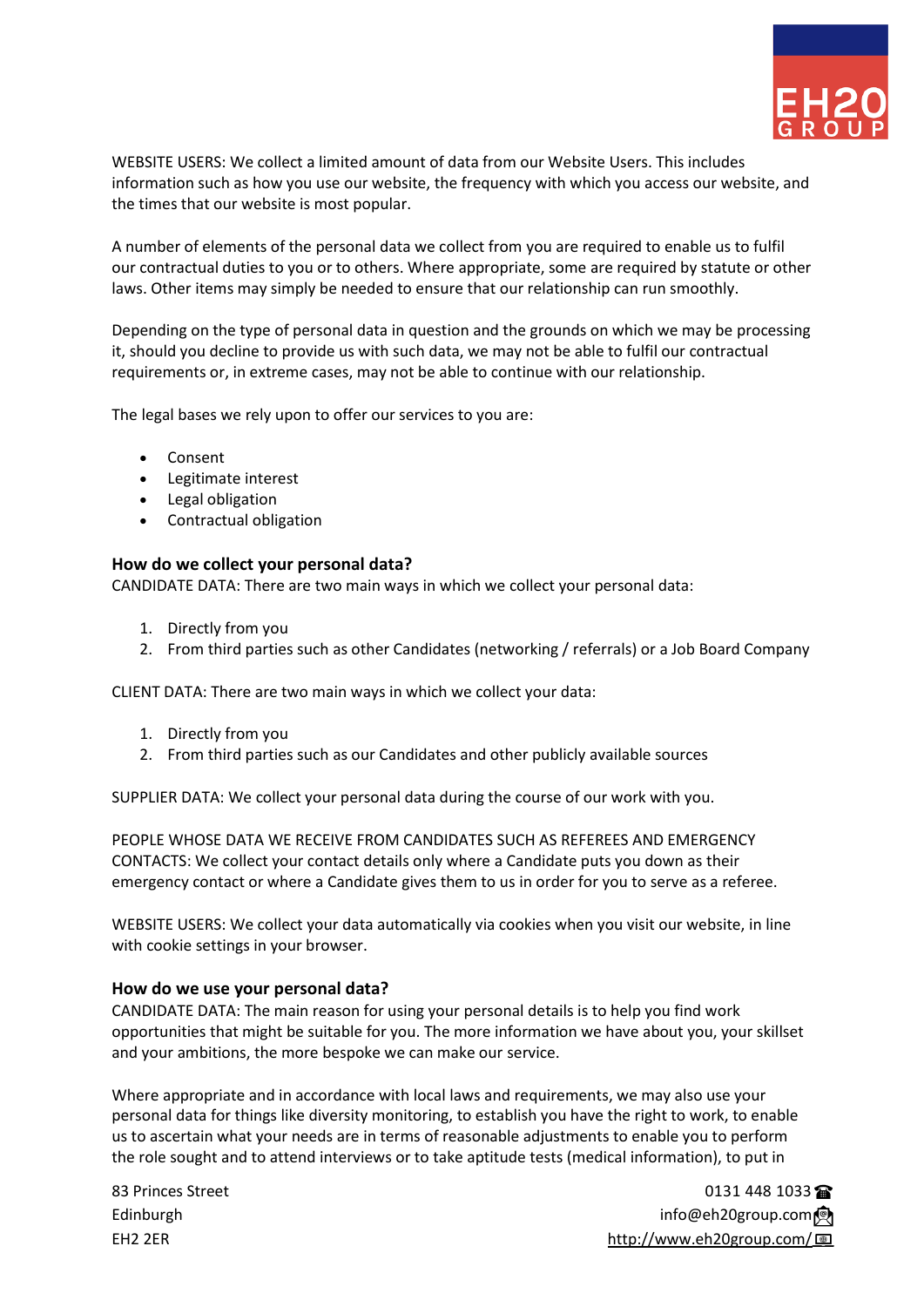

place contractual arrangements and documentation once a role has been secured and to pay you if placed. Where appropriate, we will seek your consent to undertake some of these activities.

CLIENT DATA: The main reason for using information about Clients is to ensure that the contractual arrangements between us can properly be implemented so that the relationship can run smoothly. This may involve identifying Candidates who we think will be the right fit for you or your organisation. The more information we have, the more bespoke we can make our service.

SUPPLIER DATA: The main reasons for using your personal data are to ensure that the contractual arrangements between us can properly be implemented so that the relationship can run smoothly and to comply with legal requirements.

PEOPLE WHOSE DATA WE RECEIVE FROM CANDIDATES AND STAFF, SUCH AS REFEREES AND EMERGENCY CONTACTS: We use referees' personal data to help our Candidates to find employment which is suited to them. If we are able to verify their details and qualifications, we can make sure that they are well matched with prospective Clients. We may also use referees' personal data to contact them in relation to recruitment activities that may be of interest to them. We use the personal details of a Candidates emergency contacts in the case of an accident or emergency affecting that Candidate.

WEBSITE USERS: We use your data to help us to improve your experience of using our website, for example by analysing your recent search criteria to help us to present opportunities to you that we think you'll be interested in. If you are also a Candidate or Client of EH20, we may use data from your use of our websites to enhance other aspects of our communications with, or service to, you.

#### **How do we use your personal data?**

CANDIDATE DATA: Primarily we will share your information with prospective Clients to increase your chances of securing the opportunity you want. We may also share your information with associated third parties such as our service providers where we feel this will help us to provide you with the best possible service.

CLIENT DATA: We will share your data primarily to ensure that we provide you with a suitable pool of Candidates.

SUPPLIER DATA: Unless you specify otherwise, we may share your information with any of our associated third parties such as our service providers and organisations to whom we provide services.

PEOPLE WHOSE DATA WE RECEIVE FROM CANDIDATES AND STAFF, SUCH AS REFEREES AND EMERGENCY CONTACTS: Unless you specify otherwise, we may share your information with any of our associated third parties such as our service providers and organisations to whom we provide services.

WEBSITE USERS: Unless you specify otherwise, we may share your information with providers of web analytics services, marketing automation platforms and social media services to make sure any advertising you receive is targeted to you.

### **How do we safeguard your personal data?**

83 Princes Street 2013 1235 The Street 2013 1235 The Street 2013 1235 The Street 2013 1235 The Street 2013 123 Edinburgh info@eh20group.com <br> **Edinburgh info@eh20group.com** ③ EH2 2ER <http://www.eh20group.com/>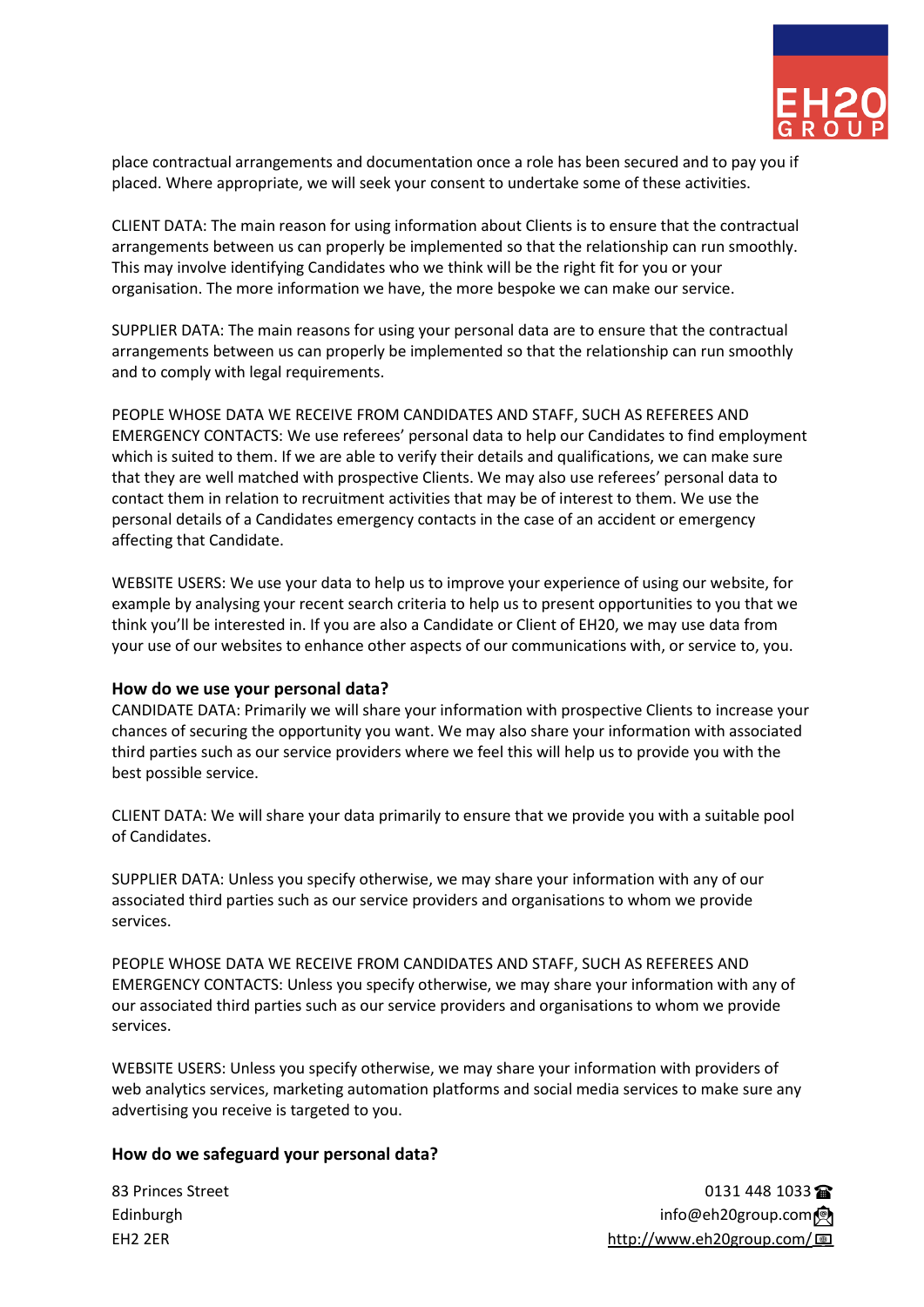

We are committed to ensuring that your information is secure. In order to prevent unauthorised access or disclosure, we have put in place suitable physical, electronic and managerial procedures to safeguard and secure the information we collect. Our services are all hosted from a datacentre within the EEA which is ISO27001 certified. We undertake regular vulnerability scans of our website and services to ensure your data is safe

## **How long do we keep your personal data for?**

Your data (or, where appropriate, the data on the company you are working for or with) will be held for as long as EH20 are providing a service to you. You have control over your option to delete your database record. When requested, EH20 will remove your details from their database (all personally identifiable information will be completely removed from their systems) within 30 days (unless we believe that the law or other regulation requires us to preserve it).

How can you access, amend or take back the personal data that you have given to us?

Even if we already hold your personal data, you still have various rights in relation to it. To get in touch about these, please contact us. We will seek to deal with your request without undue delay, and in any event in accordance with the requirements of any applicable laws. Please note that we may keep a record of your communications to help us resolve any issues which you raise.

*Right to object*: If we are using your data because we deem it necessary for our legitimate interests to do so, and you do not agree, you have the right to object. We will respond to your request within 30 days (although we may be allowed to extend this period in certain cases). Generally, we will only disagree with you if certain limited conditions apply.

*Right to withdraw consent:* Where we have obtained your consent to process your personal data for certain activities (for example, for profiling your suitability for certain roles), you may withdraw your consent at any time.

*Data Subject Access Requests (DSAR):* You have the right to ask us to confirm what information we hold about you at any time and you may ask us to modify, update or Delete such information. At this point we may comply with your request or, additionally do one of the following:

- we may ask you to verify your identity, or ask for more information about your request; and
- where we are legally permitted to do so, we may decline your request, but we will explain why if we do so.

*Right to erasure:* In certain situations (for example, where we have processed your data unlawfully), you have the right to request us to "erase" your personal data. We will respond to your request within 30 days (although we may be allowed to extend this period in certain cases) and will only disagree with you if certain limited conditions apply. If we do agree to your request, we will Delete your data but will generally assume that you would prefer us to keep a note of your name on our register of individuals who would prefer not to be contacted. That way, we will minimise the chances of you being contacted in the future where your data are collected in unconnected circumstances. If you would prefer us not to do this, you are free to say so.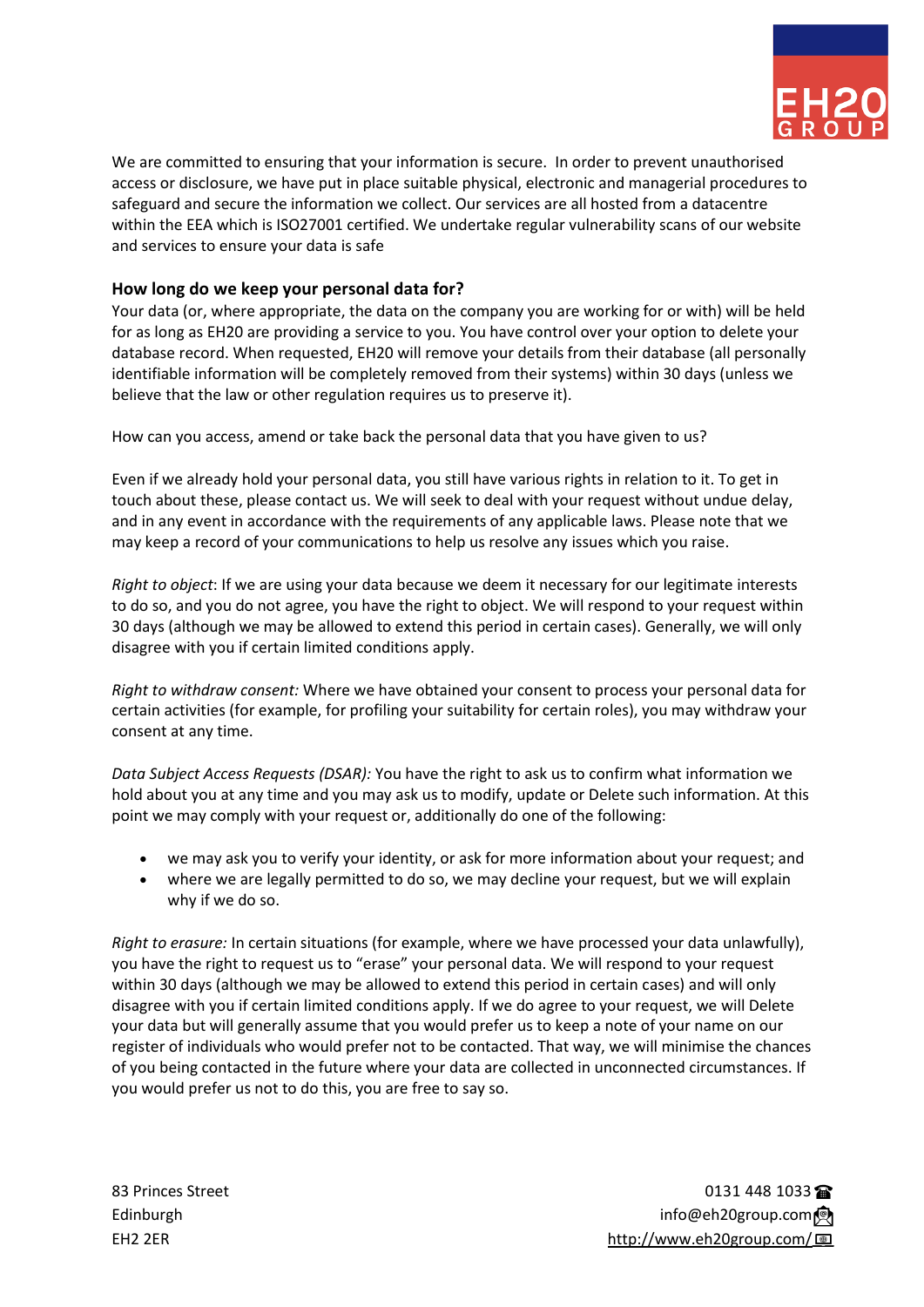

*Right of data portability:* If you wish, you have the right to transfer your data from us to another data controller. We will help with this – either by directly transferring your data for you, or by providing you with a copy in a commonly used machine-readable format.

Right to lodge a complaint with a supervisory authority: You also have the right to lodge a complaint with your local supervisory authority, details of which can be found here.

| Privacy Information to be given to the individual:                                                                                                                                      | Where the<br>Company collects<br>data from the<br>individual: | Where personal data<br>has not been<br>obtained from the<br>individual |
|-----------------------------------------------------------------------------------------------------------------------------------------------------------------------------------------|---------------------------------------------------------------|------------------------------------------------------------------------|
| The identity and contact details of the Company and<br>where applicable the controller's representatives and/or<br>data champion.                                                       | Yes (Y)                                                       | Υ                                                                      |
| The purposes of processingand the legal basis for<br>the processing.                                                                                                                    | Y                                                             | Υ                                                                      |
| The legitimate interest of the data controller or third<br>party, where applicable.                                                                                                     | Y                                                             | Y                                                                      |
| The categories of personal data.                                                                                                                                                        | No(N)                                                         | Y                                                                      |
| Recipients or categories of recipients of personal data.                                                                                                                                | Υ                                                             | Υ                                                                      |
| Details of transfers to third countries and the safeguards<br>in place.                                                                                                                 | Y                                                             | Υ                                                                      |
| The retention period of the data or the criteria used to<br>determine the retention period.                                                                                             | Y                                                             | Υ                                                                      |
| The existence of individual's rights including the right of<br>access, rectification, erasure, restriction of processing,<br>objection to processing and the right to data portability. | Υ                                                             | Υ                                                                      |
| The existence of the right to withdraw consent where it<br>has been given and relied upon.                                                                                              | Υ                                                             | Υ                                                                      |
| The right to lodge a complaint with the Information<br>Commissioner's Office or any other relevant supervisory<br>authority.                                                            | Y                                                             | Y                                                                      |
| The source the personal data originates from and<br>whether it came from publicly accessible sources.                                                                                   | N                                                             | Υ                                                                      |
| Whether the provision of personal data form part of a<br>statutory or contractual requirement or obligation and<br>possible consequences of failing to provide the personal<br>data.    | Υ                                                             | $\mathsf{N}$                                                           |
| The existence of automated decision-making,<br>including profilingand information about how decisions<br>are made, the significance and the consequences.                               | Υ                                                             | Υ                                                                      |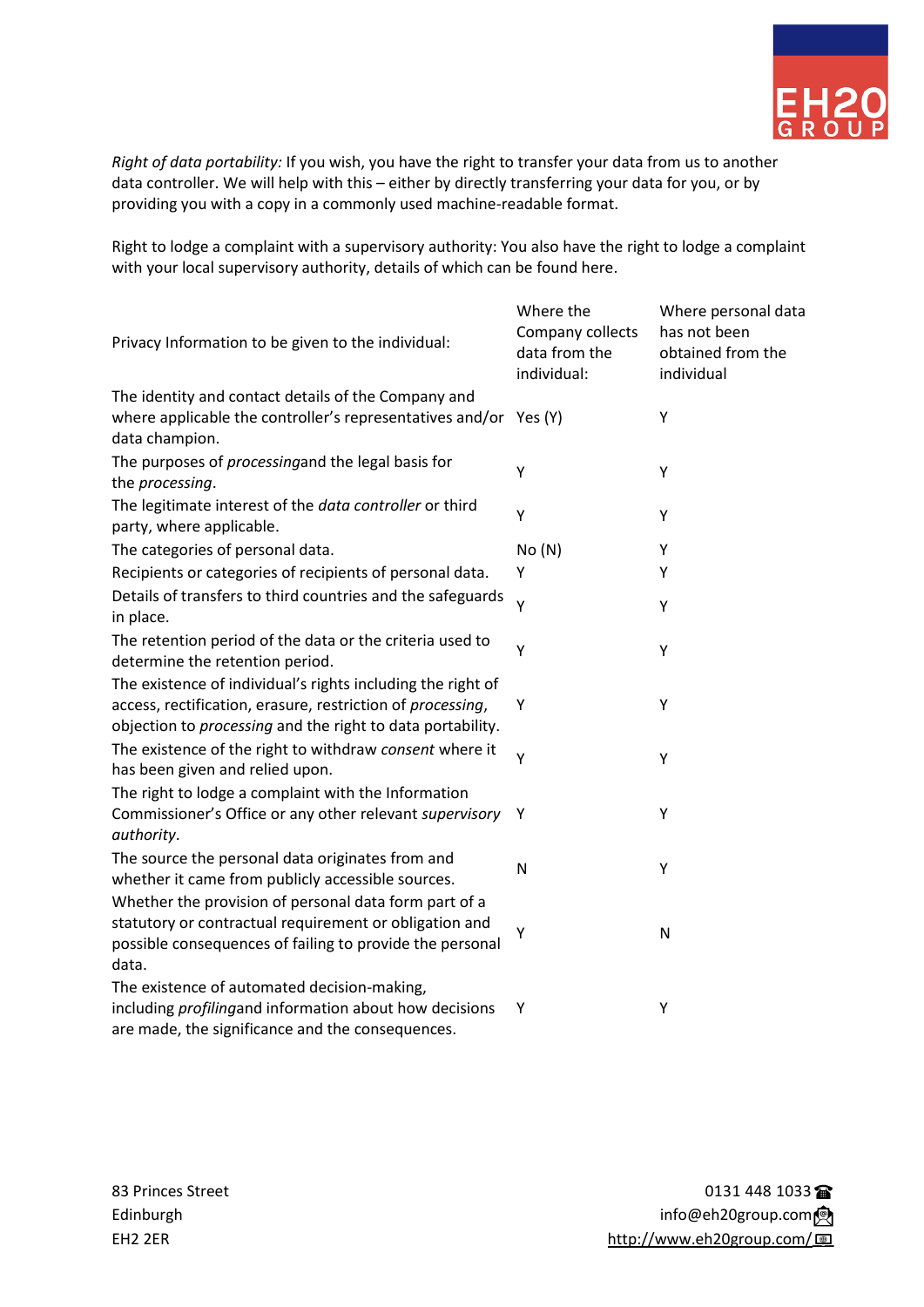

### **How do we store and transfer your data internationally?**

EH20 is a global organisation and in order for us to continue operating in this way, we may have to transfer your data internationally. In order to provide you with the best service and to carry out the purposes described in this Privacy Notice, your data may be transferred:

- to overseas Clients
- to clients who may, in turn, transfer your data internationally;
- to a cloud-based storage provider; and
- to other third parties, as referred to here.

We want to make sure that your data are stored and transferred in a way which is secure. We will therefore only transfer data outside of the European Economic Area or EEA (i.e. the Member States of the European Union, together with Norway, Iceland and Liechtenstein) where it is compliant with data protection legislation and the means of transfer provides adequate safeguards in relation to your data, for example:

- by way of data transfer agreement, incorporating the current standard contractual clauses adopted by the European Commission for the transfer of personal data by data controllers in the EEA to data controllers and processors in jurisdictions without adequate data protection laws; or
- by signing up to the EU-U.S. Privacy Shield Framework for the transfer of personal data from entities in the EU to entities in the United States of America or any equivalent agreement in respect of other jurisdictions;
- transferring your data to a country where there has been a finding of adequacy by the European Commission in respect of that country's levels of data protection via its legislation;
- where it is necessary for the conclusion or performance of a contract between ourselves and a third party and the transfer is in your interests for the purposes of that contract (for example, if we need to transfer data outside the EEA in order to meet our obligations under that contract if you are a Client of ours);
- where you have consented to the data transfer.

To ensure that your personal information receives an adequate level of protection, we have put in place appropriate procedures with the third parties we share your personal data with to ensure that your personal information is treated by those third parties in a way that is consistent with and which respects the law on data protection.

#### **What are cookies and how do we use them?**

A "cookie" is a bite-sized piece of data that is stored on your computer's hard drive. They are used by nearly all websites and do not harm your system. We use them to track your activity to help ensure you get the smoothest possible experience when visiting our website. We can use the information from cookies to ensure we present you with options tailored to your preferences on your next visit. We can also use cookies to analyse traffic and for advertising purposes.

If you want to check or change what types of cookies you accept, this can usually be altered within your browser settings.